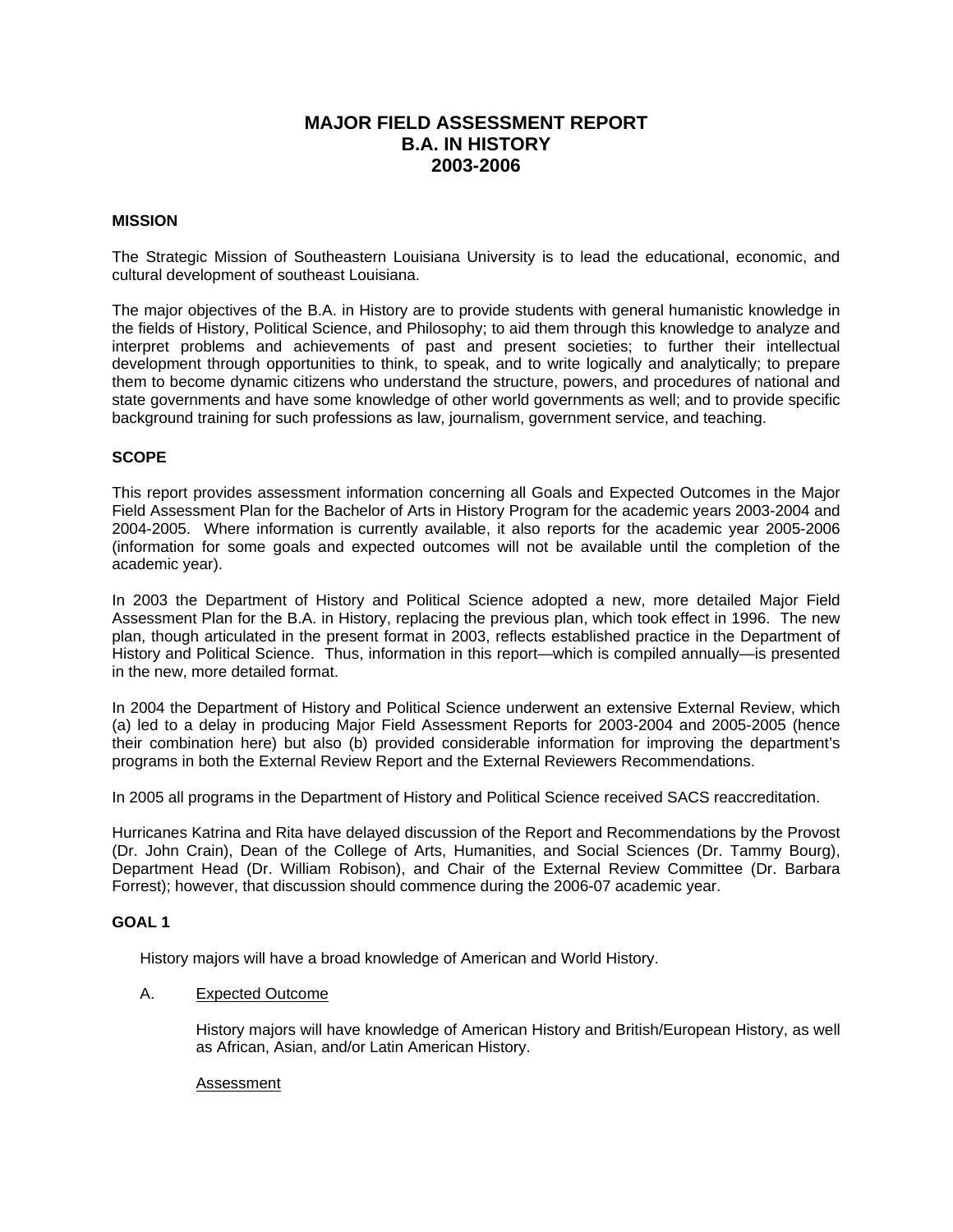All students completing the B.A. in History program have earned at least a C average in their major courses (36 hours), which include the following required courses:

- a. 6 hours Western Civilization Survey\* History 101, 102
- b. 6 hours American History Survey History 201, 202
- c. 3-9 hours American History—Upper Level History 321, 469, 473, 474, 475, 476, 477, 478, 479, 480, 482, 485, 487, 488, 489, 492, 493, 495, 496, and/or 498
- d. 6-12 hours Asian and/or Latin American History—Upper Level History 444, 445, 446, 447, 448, 449 and/or 498
- e. 6-12 hours British and/or European History—Upper Level\* History 409, 410, 416, 418, 419, 423, 424, 429, 433, 434, 437, 438, 439, 440, 454, 468 and/or 498
- f. 0-3 hours Oral History History 488
- g. 3 hours Capstone Course (Major Problems in American History) History 497

\*Western Civilization and most upper-level British and European History courses include attention to African History in discussions of imperialism.

### B. Expected Outcome

History majors will have the basic knowledge of Philosophy and Political Science necessary to understand the intellectual and institutional foundations of History.

#### Assessment

All students completing the B.A. in History program have earned a passing grade in the following required courses:

- a. 6 hours Federal, State, and Local Politics Survey Political Science 201, 202
- b. 3 hours Political Science 400-level
- c. 3 hours Introduction to Philosophy / Great Philosophers Philosophy 301 or 302
- d. 3 hours Philosophy of History / Intellectual History Philosophy 315 or 417

History majors may elect to pursue a minor (18 hours) in African-American Ethnic Studies (introduced 2005-06), International Studies, Philosophy, Political Science, or Public History (introduced 2005-06).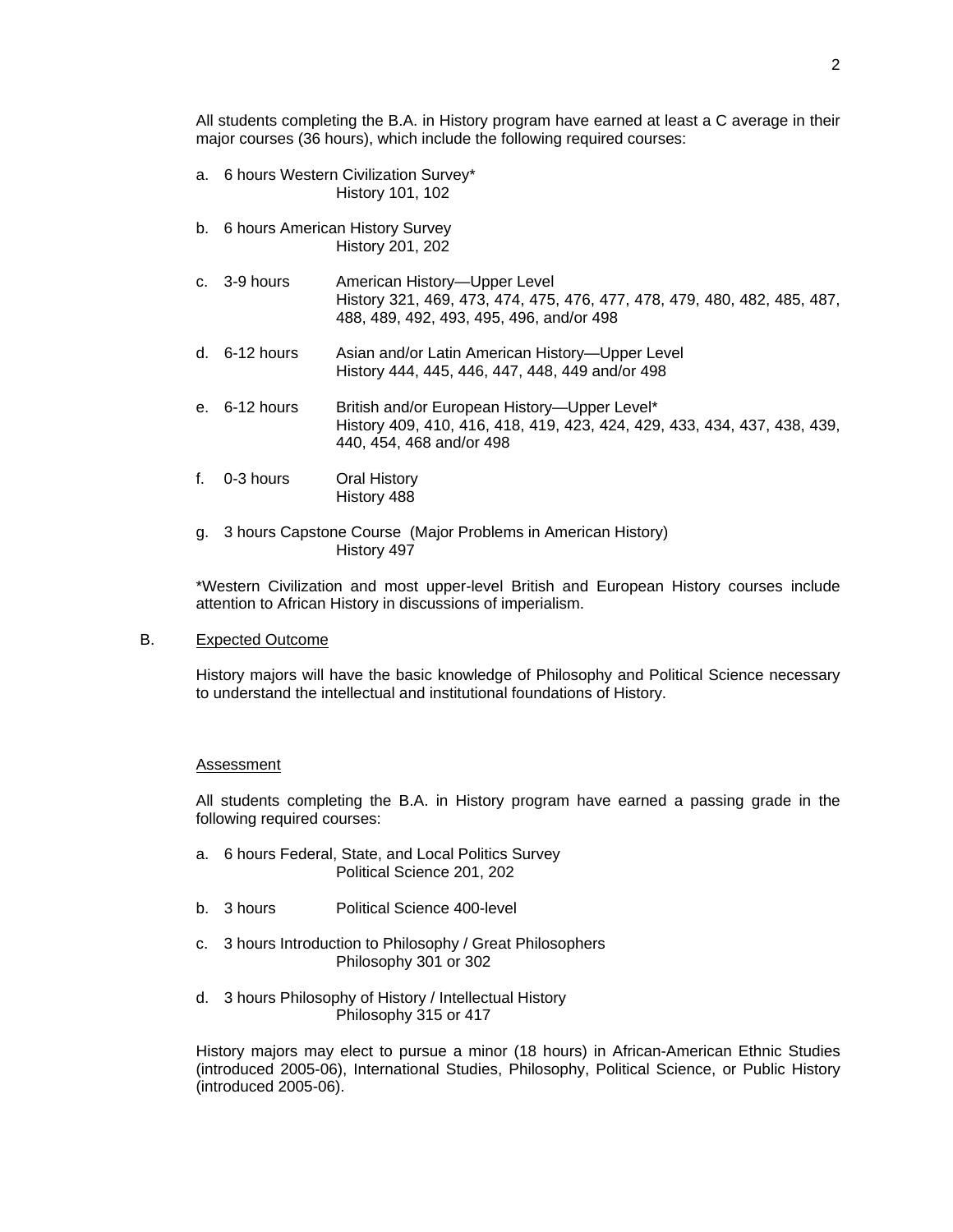|           | Afr-Am | Intl St | Philo | Poli Sci | <b>Pub Hist</b> | $\gamma$ ther |
|-----------|--------|---------|-------|----------|-----------------|---------------|
| 2003-2004 |        |         |       |          |                 |               |
| 2004-2005 |        |         |       |          |                 |               |
| 2005-2006 |        |         |       |          |                 |               |

# C. Expected Outcome

History majors will express satisfaction with the quality of instruction and the overall learning environment provided by the Department of History and Political Science.

# **Assessment**

Southeastern Louisiana University Exit Survey

| 1=very dissatisfied, 5=very satisfied          |      |                |      |      |      |
|------------------------------------------------|------|----------------|------|------|------|
|                                                | 1    | $\overline{2}$ | 3    | 4    | 5    |
| Clarity of the degree requirements             |      |                |      |      |      |
| 2002-2003                                      | 00.0 | 00.0           | 13.6 | 45.5 | 40.9 |
| 2003-2004                                      | 00.0 | 00.0           | 8.3  | 20.8 | 70.8 |
| 2004-2005                                      | 00.0 | 00.0           | 8.3  | 20.8 | 70.8 |
| Opportunities interact w/faculty outside class |      |                |      |      |      |
| 2002-2003                                      | 00.0 | 9.1            | 4.5  | 31.8 | 54.5 |
| 2003-2004                                      | 00.0 | 4.2            | 4.2  | 16.7 | 75.0 |
| 2004-2005                                      | 00.0 | 4.2            | 4.2  | 16.7 | 75.0 |
| Effectiveness of faculty as teachers           |      |                |      |      |      |
| 2002-2003                                      | 00.0 | 00.0           | 9.1  | 36.4 | 54.5 |
| 2003-2004                                      | 00.0 | 00.0           | 8.3  | 37.5 | 54.2 |
| 2004-2005                                      | 00.0 | 00.0           | 8.3  | 37.5 | 54.2 |
| Friendliness and helpfulness of office staff   |      |                |      |      |      |
| 2002-2003                                      | 00.0 | 13.6           | 4.5  | 36.4 | 45.5 |
| 2003-2004                                      | 00.0 | 00.0           | 20.8 | 29.2 | 50.0 |
| 2004-2005                                      | 00.0 | 00.0           | 20.8 | 29.2 | 50.0 |
| Faculty interest in academic development       |      |                |      |      |      |
| 2002-2003                                      | 00.0 | 9.1            | 13.6 | 36.4 | 40.9 |
| 2003-2004                                      | 00.0 | 00.0           | 20.8 | 16.7 | 62.5 |
| 2004-2005                                      | 00.0 | 00.0           | 20.8 | 16.7 | 62.5 |
| Effectiveness of beginning courses             |      |                |      |      |      |
| 2002-2003                                      | 4.5  | 00.0           | 36.4 | 31.8 | 27.3 |
| 2003-2004                                      | 00.0 | 12.5           | 4.2  | 33.3 | 50.0 |
| 2004-2005                                      | 00.0 | 12.5           | 4.2  | 33.3 | 50.0 |
| Quality of instruction in advanced courses     |      |                |      |      |      |
| 2002-2003                                      | 00.0 | 4.5            | 4.5  | 18.2 | 72.7 |
| 2003-2004                                      | 00.0 | 00.0           | 4.2  | 12.5 | 83.3 |
| 2004-2005                                      | 00.0 | 00.0           | 4.2  | 12.5 | 83.3 |
| Professional activities, associations, clubs   |      |                |      |      |      |
| 2002-2003                                      | 4.5  | 00.0           | 36.4 | 22.7 | 36.4 |
| 2003-2004                                      | 00.0 | 4.2            | 25.0 | 25.0 | 45.8 |
| 2004-2005                                      | 00.0 | 4.2            | 25.0 | 25.0 | 45.8 |
| Hands-on experiences outside classroom         |      |                |      |      |      |
| 2002-2003                                      | 4.5  | 9.1            | 31.8 | 22.7 | 31.8 |
| 2003-2004                                      | 56.2 | 6.2            | 18.8 | 12.5 | 6.2  |
| 2004-2005                                      | 70.8 | 00.0           | 8.3  | 16.7 | 4.2  |
| Interaction w/faculty research/scholarship     |      |                |      |      |      |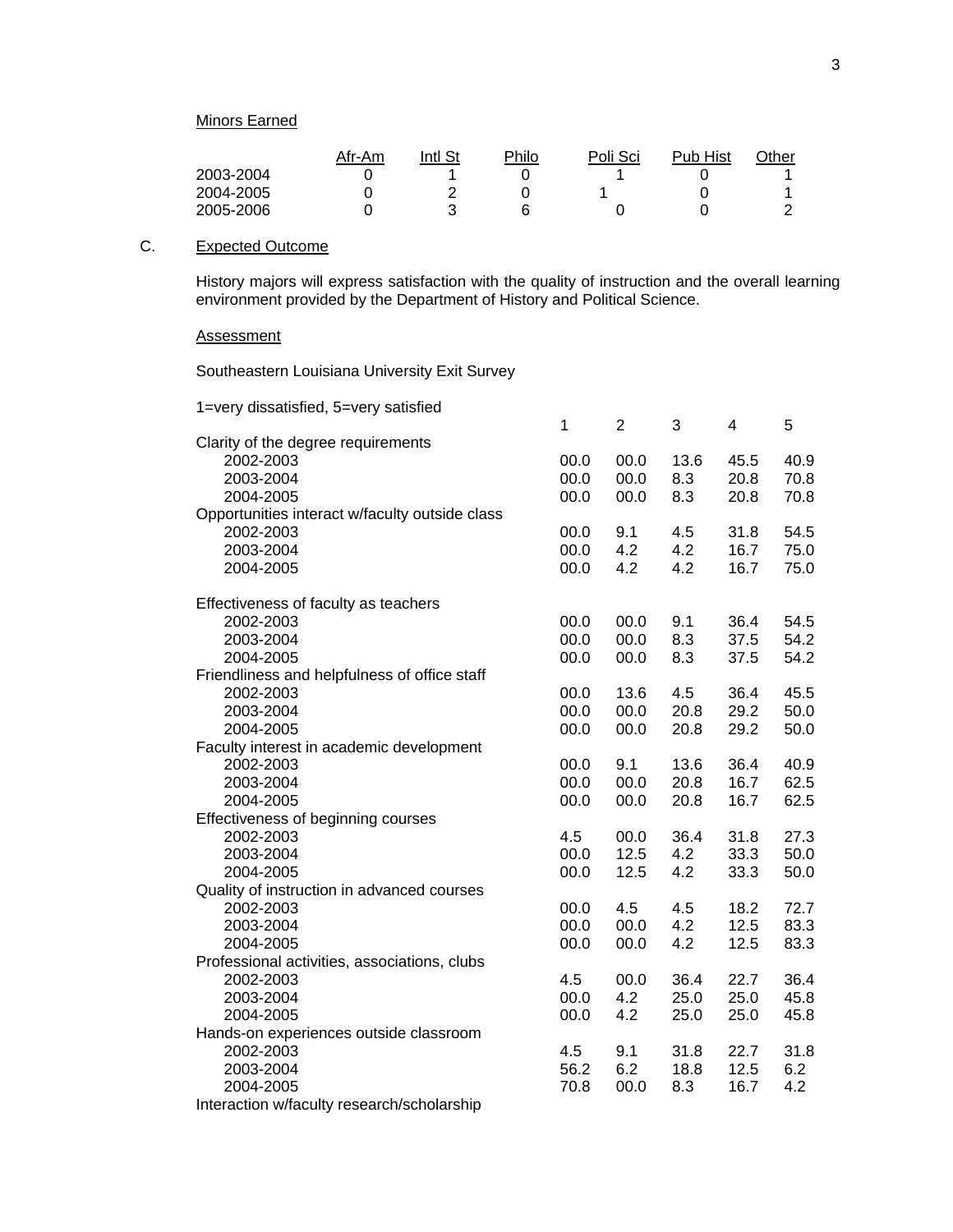| 2002-2003                                     | 9.1                                     | 4.5  | 22.7 | 27.3 | 36.4 |
|-----------------------------------------------|-----------------------------------------|------|------|------|------|
| 2003-2004                                     | 00.0                                    | 00.0 | 20.8 | 33.3 | 45.8 |
| 2004-2005                                     | 00.0                                    | 00.0 | 20.8 | 33.3 | 45.8 |
| Availability of required courses              |                                         |      |      |      |      |
| 2002-2003                                     | 4.5                                     | 9.1  | 31.8 | 31.8 | 22.7 |
| 2003-2004                                     | 00.0                                    | 8.3  | 20.8 | 25.0 | 45.8 |
| 2004-2005                                     | 00.0                                    | 8.3  | 20.8 | 25.0 | 45.8 |
| Availability of elective courses              |                                         |      |      |      |      |
| 2002-2003                                     | 00.0                                    | 9.1  | 22.7 | 50.0 | 18.2 |
| 2003-2004                                     | 00.0                                    | 00.0 | 20.8 | 25.0 | 54.2 |
| 2004-2005                                     | 00.0                                    | 00.0 | 20.8 | 25.0 | 54.2 |
| Quality of instruction on standards/ethics    |                                         |      |      |      |      |
| 2002-2003                                     | 00.0                                    | 00.0 | 13.6 | 27.3 | 59.1 |
| 2003-2004                                     | 00.0                                    | 00.0 | 8.3  | 16.7 | 75.0 |
| 2004-2005                                     | 00.0                                    | 00.0 | 8.3  | 16.7 | 75.0 |
| Friendliness and helpfulness of faculty       |                                         |      |      |      |      |
| 2002-2003                                     | 00.0                                    | 00.0 | 4.5  | 36.4 | 59.1 |
| 2003-2004                                     | 00.0                                    | 4.2  | 00.0 | 29.2 | 66.7 |
|                                               |                                         |      | 00.0 |      |      |
| 2004-2005                                     | 00.0                                    | 4.2  |      | 29.2 | 66.7 |
| Opportunities to collaborate w/other students |                                         |      |      |      |      |
| 2002-2003                                     | 00.0                                    | 00.0 | 22.7 | 40.9 | 36.4 |
| 2003-2004                                     | 00.0                                    | 00.0 | 25.0 | 25.0 | 50.0 |
| 2004-2005                                     | 00.0                                    | 00.0 | 25.0 | 25.0 | 50.0 |
| Computer resources for courses in major       |                                         |      |      |      |      |
| 2002-2003                                     | 00.0                                    | 00.0 | 22.7 | 45.5 | 31.8 |
| 2003-2004                                     | (see Facilities and equipment question) |      |      |      |      |
| 2004-2005                                     | (see Facilities and equipment question) |      |      |      |      |
| Library resources related to your major       |                                         |      |      |      |      |
| 2002-2003                                     | 00.0                                    | 9.1  | 4.5  | 63.6 | 22.7 |
| 2003-2004                                     | 00.0                                    | 00.0 | 8.3  | 20.8 | 70.8 |
| 2004-2005                                     | 00.0                                    | 00.0 | 8.3  | 20.8 | 70.8 |
| Use of appropriate technology in classroom    |                                         |      |      |      |      |
| 2002-2003                                     | 00.0                                    | 00.0 | 31.8 | 31.8 | 36.4 |
| 2003-2004                                     | 00.0                                    | 00.0 | 00.0 | 33.3 | 66.7 |
| 2004-2005                                     | 00.0                                    | 00.0 | 00.0 | 33.3 | 66.7 |
| Facilities and equipment related to major     |                                         |      |      |      |      |
| 2002-2003                                     | 00.0                                    | 00.0 | 22.7 | 45.5 | 31.8 |
|                                               | 00.0                                    | 00.0 | 8.3  | 20.8 | 70.8 |
| 2003-2004                                     |                                         |      |      |      |      |
| 2004-2005                                     | 00.0                                    | 00.0 | 8.3  | 20.8 | 70.8 |
| Help from faculty re further education        |                                         |      |      |      |      |
| 2002-2003                                     | 00.0                                    | 4.5  | 22.7 | 22.7 | 50.0 |
| 2003-2004                                     | 00.0                                    | 4.2  | 8.3  | 20.8 | 66.7 |
| 2004-2005                                     | 00.0                                    | 4.2  | 8.3  | 20.8 | 66.7 |
| Size of classes in major                      |                                         |      |      |      |      |
| 2002-2003                                     | 00.0                                    | 4.5  | 00.0 | 36.4 | 59.1 |
| 2003-2004                                     | 00.0                                    | 00.0 | 00.0 | 20.8 | 79.2 |
| 2004-2005                                     | 00.0                                    | 00.0 | 00.0 | 20.8 | 79.2 |
| Help from faculty re employment               |                                         |      |      |      |      |
| 2002-2003                                     | 4.5                                     | 9.1  | 27.3 | 27.3 | 31.8 |
| 2003-2004                                     | 8.3                                     | 8.3  | 25.0 | 25.0 | 33.3 |
| 2004-2005                                     | 8.3                                     | 8.3  | 25.0 | 25.0 | 33.3 |
| Overall quality of department                 |                                         |      |      |      |      |
| 2002-2003                                     | 00.0                                    | 00.0 | 9.1  | 45.5 | 45.5 |
| 2003-2004                                     | 00.0                                    | 00.0 | 00.0 | 20.8 | 79.2 |
| 2004-2005                                     | 00.0                                    | 00.0 | 00.0 | 20.8 | 79.2 |
|                                               |                                         |      |      |      |      |
| Overall quality of degree program             |                                         |      |      |      |      |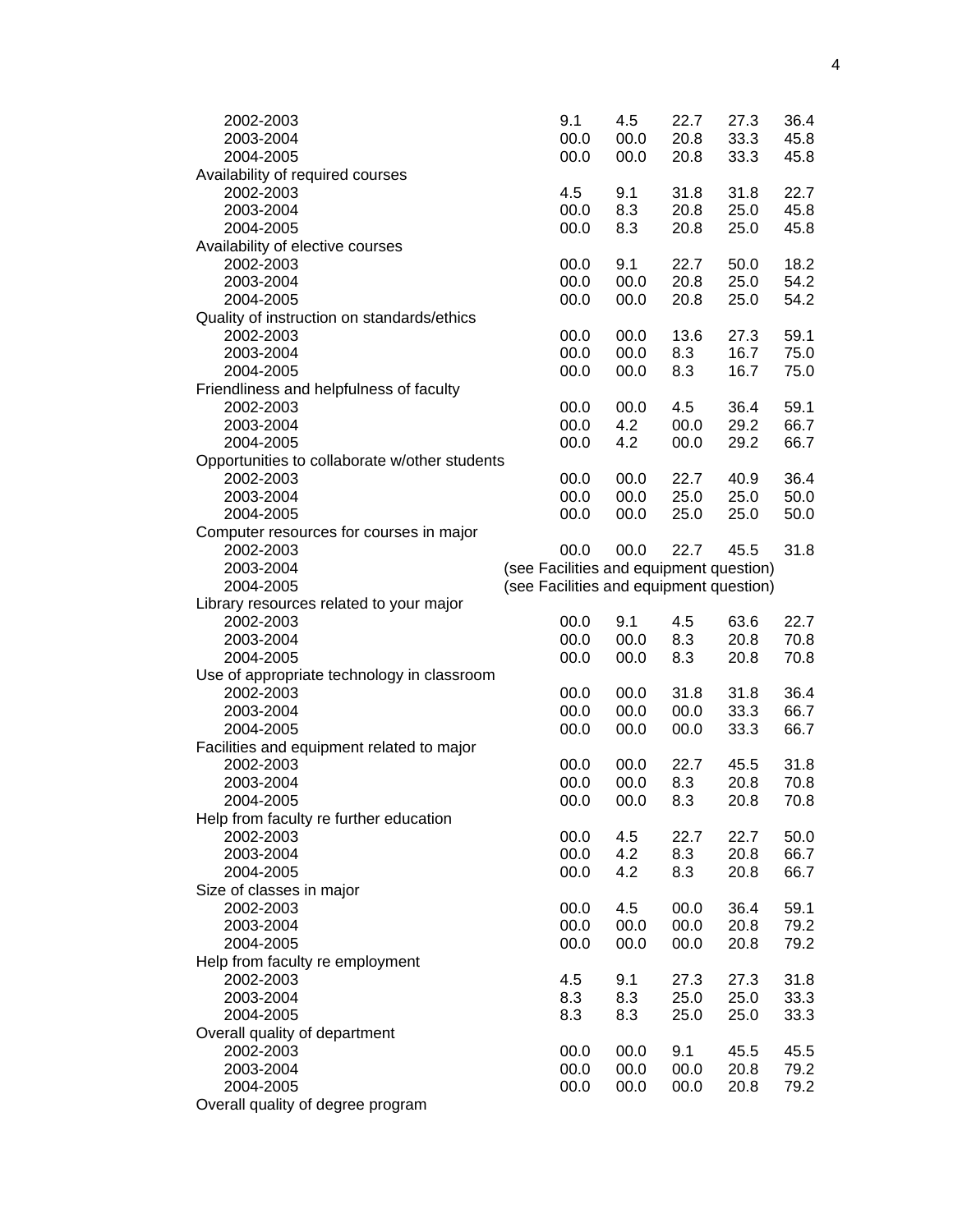| 2002-2003                                  | 00.0 | 00.0 | 13.6 | 54.5 | 31.8 |
|--------------------------------------------|------|------|------|------|------|
| 2003-2004                                  | 00.0 | 00.0 | 00.0 | 33.3 | 66.7 |
| 2004-2005                                  | 00.0 | 00.0 | 00.0 | 33.3 | 66.7 |
| Usefulness of academic advice from advisor |      |      |      |      |      |
| 2002-2003                                  | 9.1  | 9.1  | 27.3 | 18.4 | 36.4 |
| 2003-2004                                  | 4.2  | 12.5 | 20.8 | 25.0 | 37.5 |
| 2004-2005                                  | 4.2  | 12.5 | 20.8 | 25.0 | 37.5 |
| Advisor's knowledge of requirements        |      |      |      |      |      |
| 2002-2003                                  | 4.5  | 13.6 | 27.3 | 22.7 | 31.8 |
| 2003-2004                                  | 00.0 | 8.3  | 16.7 | 33.3 | 41.7 |
| 2004-2005                                  | 00.0 | 8.3  | 16.7 | 33.3 | 41.7 |
| Accessibility of advisor                   |      |      |      |      |      |
| 2002-2003                                  | 4.5  | 18.2 | 18.2 | 36.4 | 22.7 |
| 2003-2004                                  | 4.2  | 12.5 | 16.7 | 33.3 | 33.3 |
| 2004-2005                                  | 4.2  | 12.5 | 16.7 | 33.3 | 33.3 |
| Advisor's concern w/academic goals         |      |      |      |      |      |
| 2002-2003                                  | 4.5  | 18.2 | 22.7 | 18.2 | 36.4 |
| 2003-2004                                  | 12.5 | 12.5 | 25.0 | 20.8 | 29.2 |
| 2004-2005                                  | 12.5 | 12.5 | 25.0 | 20.8 | 29.2 |
| Global perspective of courses              |      |      |      |      |      |
| 2002-2003                                  | 00.0 | 4.5  | 27.3 | 36.4 | 31.8 |
| 2003-2004                                  | 00.0 | 00.0 | 00.0 | 54.2 | 45.8 |
| 2004-2005                                  | 00.0 | 00.0 | 00.0 | 54.2 | 45.8 |
| Relevancy of courses                       |      |      |      |      |      |
| 2002-2003                                  | 00.0 | 00.0 | 13.6 | 50.0 | 36.0 |
| 2003-2004                                  | 00.0 | 00.0 | 20.8 | 37.5 | 41.7 |
| 2004-2005                                  | 00.0 | 00.0 | 20.8 | 37.5 | 41.7 |
|                                            |      |      |      |      |      |

# **GOAL 2**

History majors will have the necessary skills to engage in scholarly research and critical analysis of primary and secondary sources.

## A. Expected Outcome

History majors will be able to utilize the library resources (both print and electronic) necessary to conduct research in History.

# **Assessment**

At least 75% of History majors will earn a B or better in Library Science 102.

| Grades Earned in Library Science 102 by Graduating History Majors |  |  |  |
|-------------------------------------------------------------------|--|--|--|
|                                                                   |  |  |  |

|           |    | Α  | B. |   | D | $\vdash$ | N/A | % B or better |
|-----------|----|----|----|---|---|----------|-----|---------------|
| 2003-2004 | 14 | 10 | 0  | 0 |   |          |     | 100%          |
| 2004-2005 | 12 |    |    |   |   |          |     | 100%          |
| 2005-2006 | 26 | 3  |    | 2 |   |          |     | 91%           |

# B. Expected Outcome

History majors will have a basic knowledge of social science research methods and statistics, including the use of computers.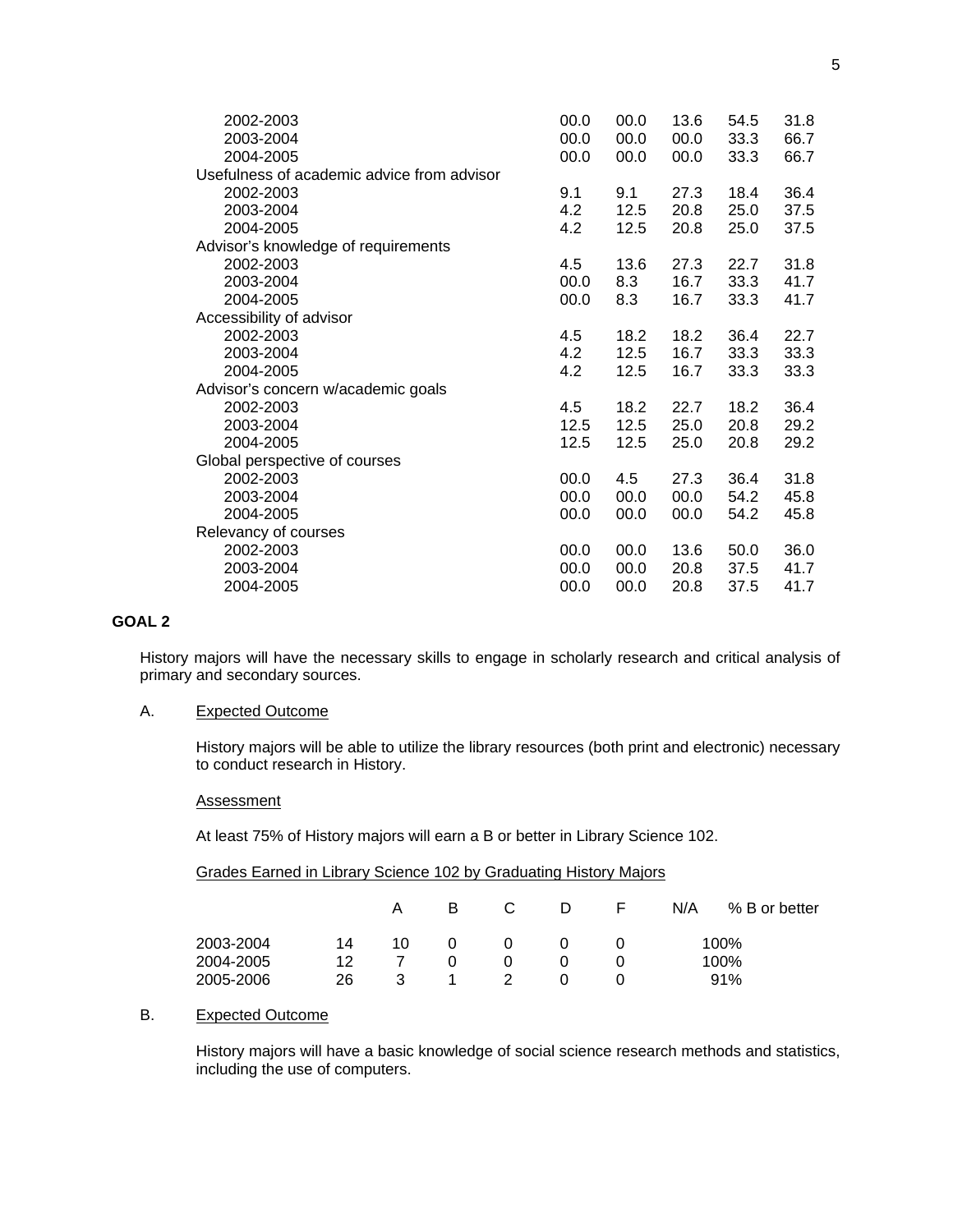#### **Assessment**

At least 75% of History majors will earn a C or better in Political Science 300.

Grades Earned in Political Science 300 by Graduating History Majors

|           |   | А  | в  |   | D | $\vdash$ | N/A | % C or better |
|-----------|---|----|----|---|---|----------|-----|---------------|
| 2003-2004 | 6 | 11 | 3  | 3 |   |          |     | 87%           |
| 2004-2005 | 6 |    | 5  |   |   |          |     | 95%           |
| 2005-2006 | 9 | 6  | 10 |   |   |          |     | 70%           |

N/A=demonstrated computer literacy in another course before Political Science 300 was implemented.

# C. Expected Outcome

History majors will be able to carefully read and critically analyze both primary and secondary sources and to discuss these intelligently both orally and in writing.

#### Assessment

All 100 and 200-level History and Political Science courses require the use of departmentapproved texts (which include examples of primary documents) and readers (which include diverse historiographical perspectives). All 300 and 400-level History, Political Science, and Philosophy courses require advanced texts and additional mandatory readings, on which students must be tested; essay exams; term papers, critical book reviews, and/or document analyses; and book discussions and/or presentations by students. History 497, a required capstone course for all History majors, is an Undergraduate Seminar in Major Problems in American History which is conducted like a graduate-level seminar and requires students to read extensively, write multiple critical papers, make multiple oral presentations, and participate in vigorous seminar discussions. History majors will earn at least a C average in their major courses, and at least 75% of History majors will earn a C or better in History 497, the capstone course.

### Grades Earned in History 497 by Graduating History Majors

|           |    | А  | в |          |  | N/A | % C or better |
|-----------|----|----|---|----------|--|-----|---------------|
| 2003-2004 | 10 | 13 |   | $\Omega$ |  |     | 100%          |
| 2004-2005 | 10 | 6  | 3 |          |  |     | 100%          |
| 2005-2006 | 17 | a  | 4 |          |  |     | 94%           |

N/A=demonstrated computer literacy in another course before Political Science 300 was implemented.

# D. Expected Outcome

History majors will acquire thorough knowledge and skill in professional writing and documentation according to the guidelines in the *Chicago Manual of Style*.

#### Assessment

All written work for 300 and 400-level History, Political Science, and Philosophy courses must meet the minimum standards of good professional writing and—where necessary—utilize proper documentation.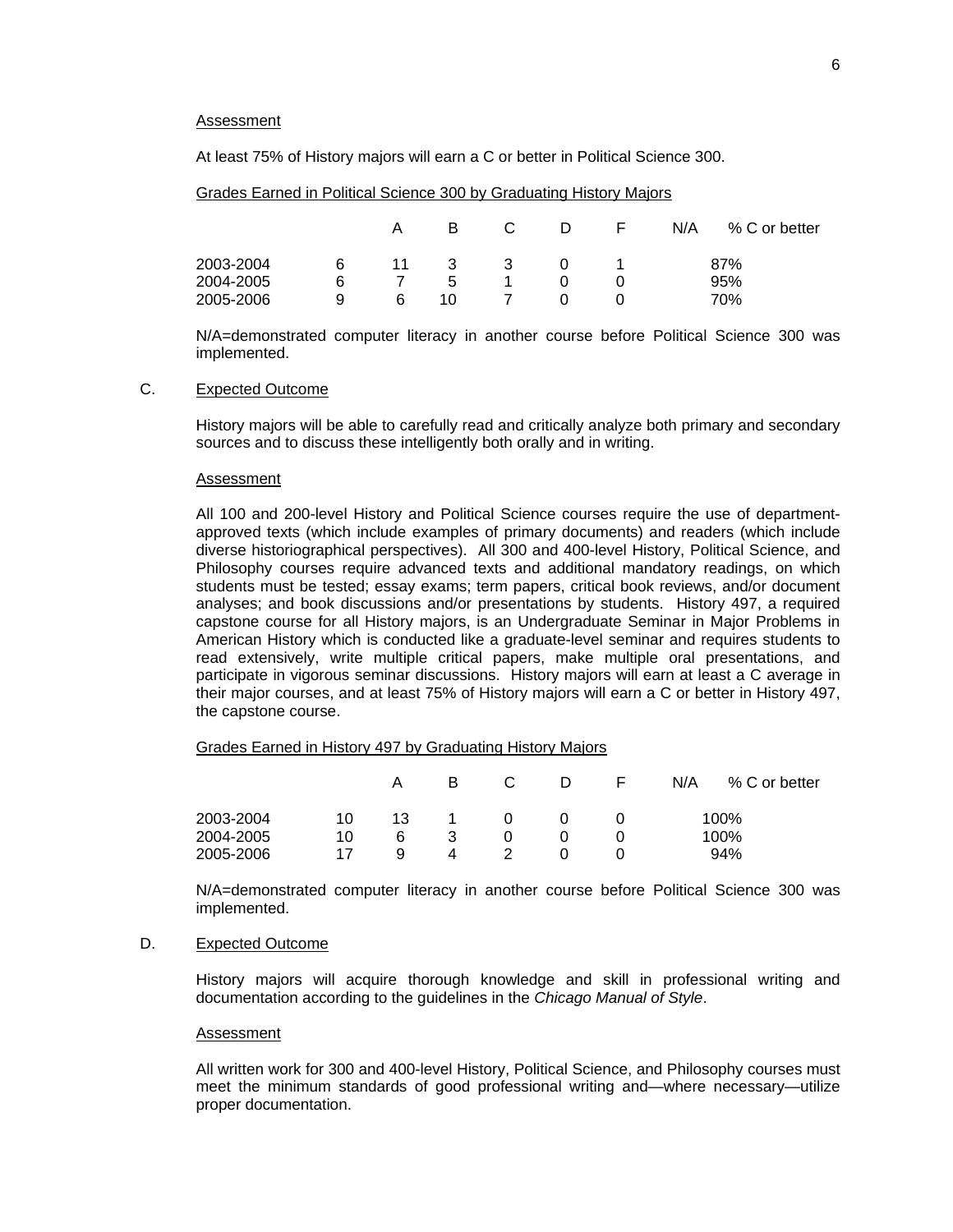# **GOAL 3**

History majors will be prepared for entrance to graduate school and/or a variety of professions and vocations.

### A. Expected Outcome

At least 50% of History majors will be accepted to graduate school (including law school) or will be employed in a profession that utilizes the knowledge and skills acquired in the B.A. in History program within six months after graduation.

#### Assessment

Southeastern Louisiana University Exit Survey

Note that the Exit Survey measures the numbers accepted to graduate school or employed at the time of the exit survey, which is completed *before* graduation, rather than the number within six months *after* graduation

What are your employment plans immediately following graduation?

1=already have a full-time job 2=looking for a full-time job 3-already have a temporary job 4=looking for a temporary job 5= do not plan to work

|           | % |      |                         |      |      |
|-----------|---|------|-------------------------|------|------|
| 2002-2003 |   | 13.6 | 45.5 13.6               | - 91 | 18.2 |
| 2003-2004 |   |      | (question not included) |      |      |
| 2004-2005 |   |      | (question not included) |      |      |

Question 31: What are your plans for further education following graduation?

1=do not plan to obtain further education 2=have been accepted into a graduate program 3-plan to go to grad school immediately following graduation but not yet accepted 4=plan to go to grad school at some point but not right now 5=will obtain further education but not a graduate level

|           |          |                         | $\mathcal{R}$ |        |       |
|-----------|----------|-------------------------|---------------|--------|-------|
| 2002-2003 | $00.0 -$ | 13.6 50.0               |               | - 36.4 | -00.0 |
| 2003-2004 |          | (question not included) |               |        |       |
| 2004-2005 |          | (question not included) |               |        |       |

### **GOAL 4**

History majors will possess global awareness and a multicultural perspective

## A. Expected Outcome

History majors will acquire knowledge of world history, cultures, economies geography, governments, and peoples.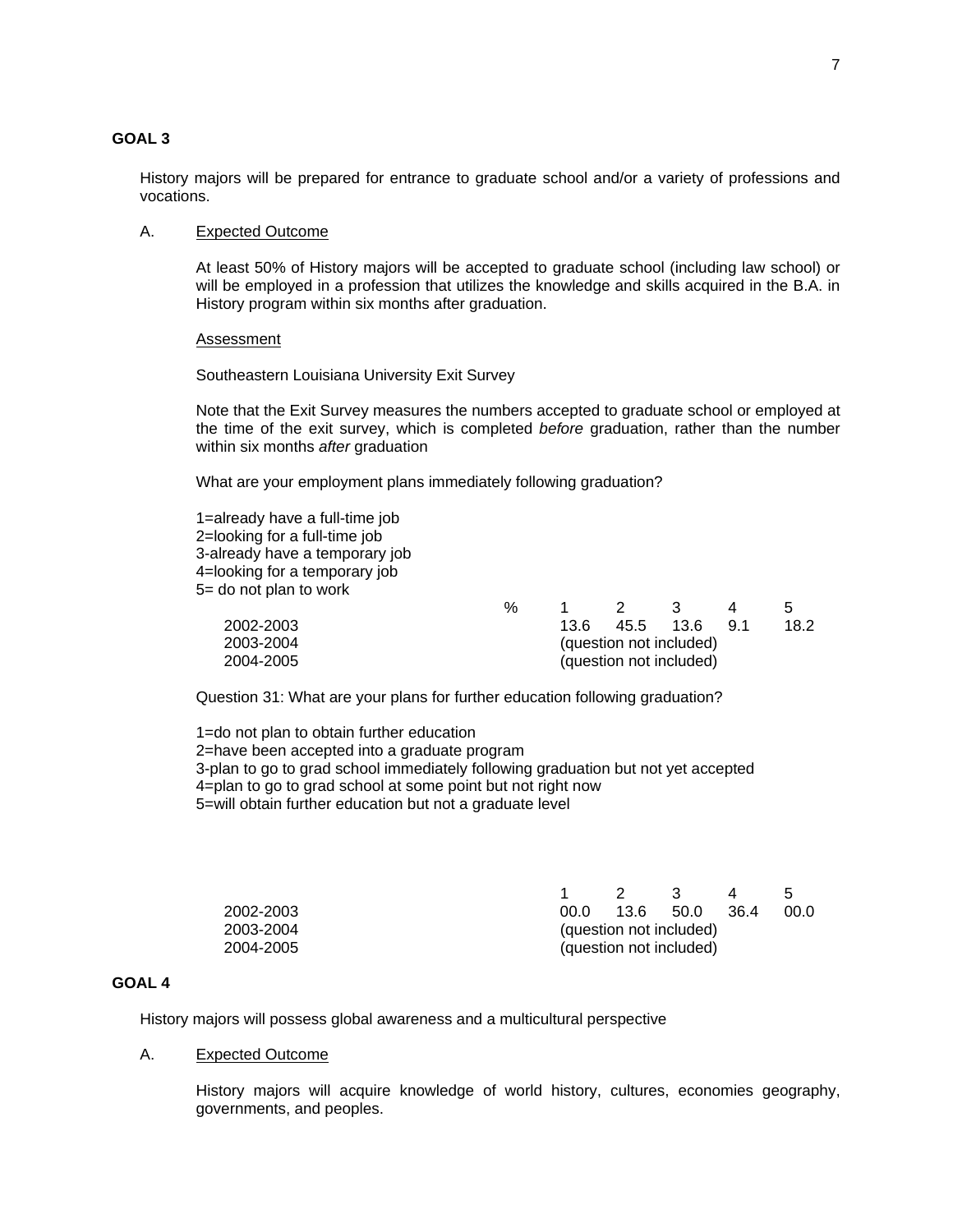#### Assessment

All students completing the B.A. in History program have earned a passing grade in the following courses:

- a. 6 hours Western Civilization
- b. 6-12 hours Asian and/or Latin American History-Upper Level
- c. 6-12 hours British and/or European History—Upper Level
- d. 6 hours Economics
- e. 12 hours English (including British and/or World Literature)
- f. 6 hours Geography
- g. 6 hours Philosophy
- h. 3 hours Political Science—Upper Level (may be International Relations)
- i. 6 hours Sociology

History majors may elect to pursue a minor (18 hours) in International Relations (see above, Goal 1, B, "Minors Earned").

## B. Expected Outcome

History majors will acquire knowledge of a foreign language.

#### Assessment

History majors will complete 12 hours of a single foreign language.

### Foreign Language Credit Earned

| French | German | Italian | Latin | Spanish |
|--------|--------|---------|-------|---------|
| 6      |        |         |       | 13      |
|        |        |         |       | 13      |
| b      |        |         |       | 23      |
|        |        |         |       |         |

# C. Expected Outcome

History majors will have more opportunity to acquire knowledge of other countries through study abroad.

Assessment

History majors will increase their participation in the Study Abroad Program because of increased encouragement from faculty and more thorough dissemination of information about benefits, scholarships, and other inducements. A provisional goal is that by the 2005-2006 academic year, at least 10% of History majors will participate in Study Abroad. The continued viability of this goal will be subject to both economic and international conditions that may affect the feasibility of student travel abroad.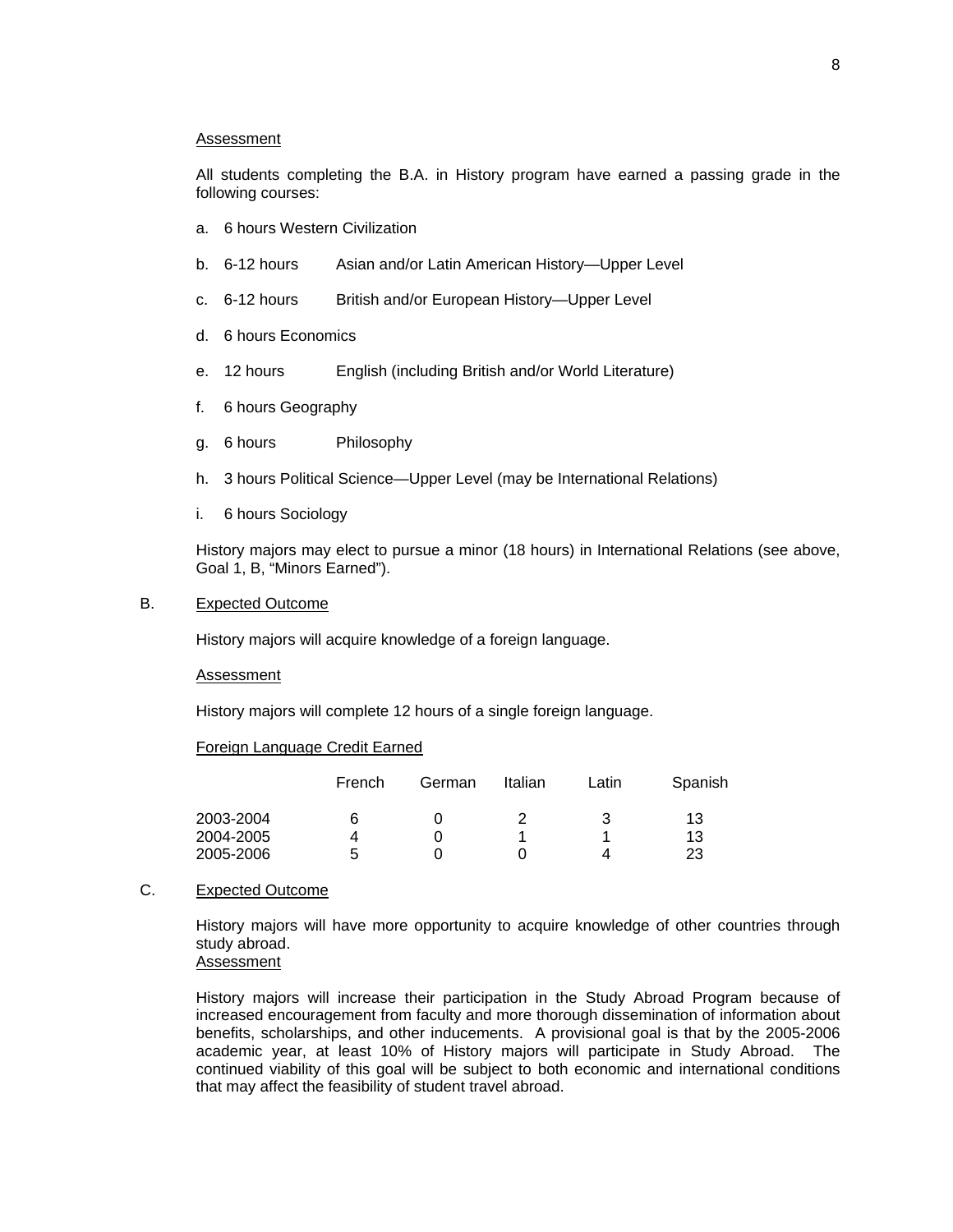| 2003-2004 | 1 |
|-----------|---|
| 2004-2005 | 4 |
| 2005-2006 | 6 |

#### **APPLICATION OF ASSESSMENT INFORMATION**

2003 the department hired a new tenure-track Assistant Professor in Public History—Dr. David Benac (Ph.D., University of Missouri)—who has taken the leading role in developing a new Public History Option in the M.A. Program in response to growing demand for such an option and in strengthening the department's relationship with the B.A. in Cultural Resource Management program (a logical recruiting base for the Public History Option).

In 2004 the External Review recommended creation of several standing committees, which resulted in the creation of a History Curriculum Committee, a Political Science Curriculum Committee, a Social Studies Education Curriculum Committee, and a Graduate Curriculum Committee, alongside a number of ad hoc committees created as necessary. The History Curriculum Committee is developing a new survey course on World History and a 300-level Methods course for implementation in 2007-08.

Veteran department faculty members have won a number of awards. Recipients of the Southeastern Louisiana University President's Award for Excellence in Research include Dr. Bertram Groene (retired), Dr. Samuel Hyde, Dr. Lawrence Hewitt (retired), Dr. Michael Kurtz, and Dr. Andrew Traver. Recipients of the President's Award for Excellence in Teaching include Dr. Barbara Forrest, Dr. Michael Kurtz, Mr. Howard Nichols (retired), and Dr. William Robison. Recipients of the President's Award for Excellence in Service include Professor Charles Dranguet.

Dr. Samuel Hyde currently holds the Leon Ford Chair in History in the Center for Southeast Louisiana Studies. Mr. Howard Nichols (1995-98) and Dr. Barbara Forrest (2001-04) have held the Woman's Hospital Distinguished Teaching Professorship in the Humanities (1995-98). Dr. William Robison (1996- 99) and Dr. Andrew Traver (2003-06) have held the Fay Warren Reimers Distinguished Teaching Professorship in the Humanities (1996-99). Dr. Jeffrey Bell (2002-06) and Dr. Harry Laver (2006-2009) have held the C. Howard Nichols Professorship in History and Government (2002-2006). Dr. Kurt Corbello (2002-06) and Dr. Peter Petrakis (2006-09) have held the Johnny R. Smith Professorship in History and Political Science (2002-2006).

The department continues to upgrade the research collection in the Sims Memorial Library. It also has had considerable input into the library's decision to acquire numerous on-line research tools, including America: History and Life, Historical Abstracts, Ingenta, and JSTOR, to name but a few.

In response to student demand for greater exposure to scholars from both on-campus and off-campus, the department has increased its role in Fanfare, the university's annual celebration (October) of the arts and humanities: after many years of informal participation, the department inaugurated the "Then and Now" Fanfare History and Politics Lecture Series in 2002. It also is the sole sponsor for the Black History Month Lecture Series (February), is co-sponsor of the Deep Delta Civil War Symposium (June), the Matheny Lectures on Science and Religion (April), the Southeast Louisiana Historical Association Lectures (May and December), and Women's History Month (March), provides sponsorship for numerous individual lectures, and helps generate an audience for the Judge Leon Ford III Lecture in History and the Morrison Lecture on Politics and Government sponsored each year by the Center for Southeast Louisiana Studies.

In 2002 the Board of Regents recognized the Department of History and Political Science as forming part of an Area of Excellence in Creative Arts and Cultural Studies along with the Department of English, the Department of Music and Dramatic Arts, and the Center for Southeast Louisiana Studies.

In 2004 the U.S. Department of Education awarded a \$1 million Teaching American History Grant to Southeastern Louisiana University, the Tangipahoa Parish School Board, and Louisiana Public Broadcasting Corporation in partnership with the Historic New Orleans Collection, the Louisiana